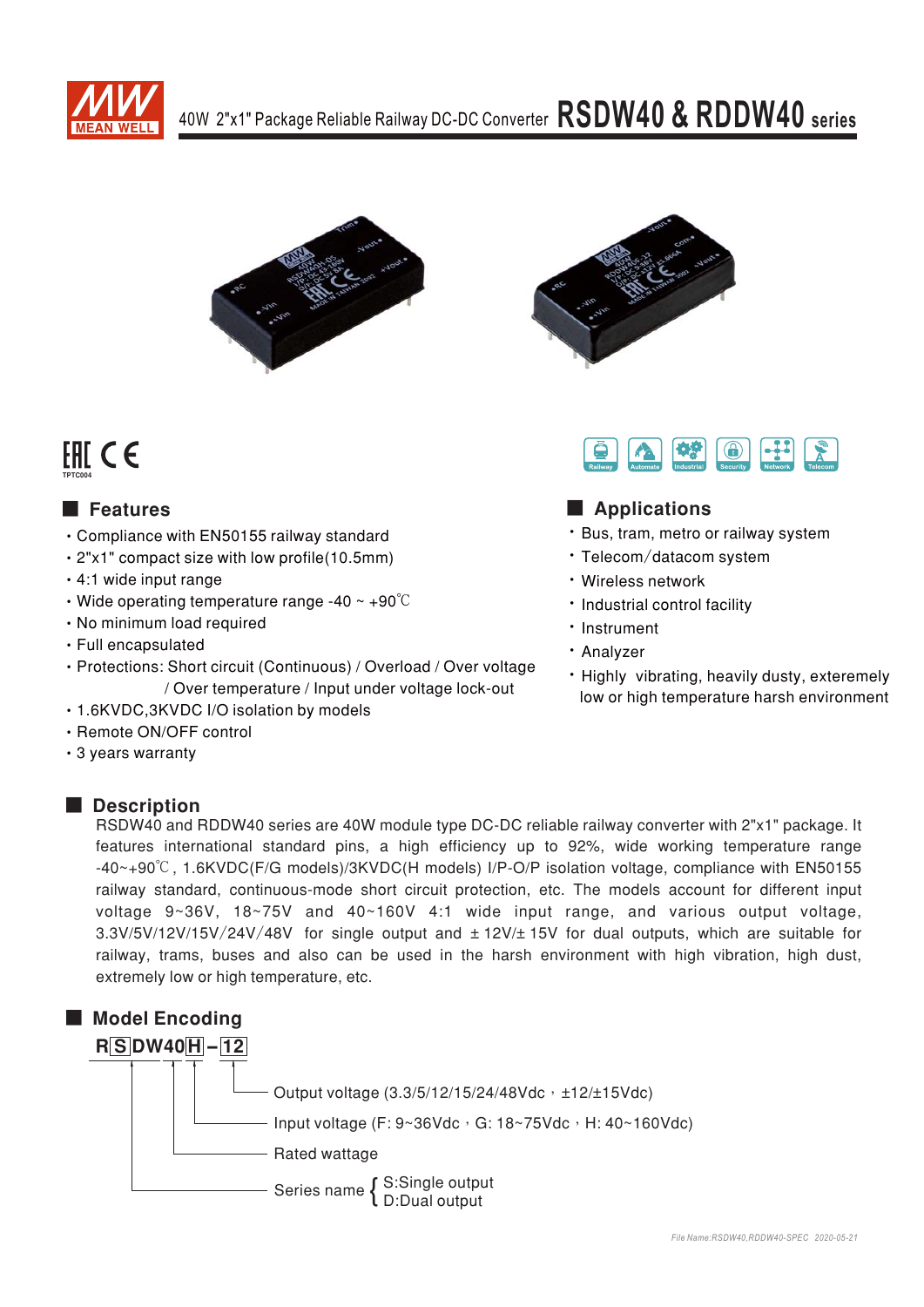

|                   | <b>MODEL SELECTION TABLE</b> |                           |                      |                |                  |                             |                                 |  |  |  |  |  |  |  |
|-------------------|------------------------------|---------------------------|----------------------|----------------|------------------|-----------------------------|---------------------------------|--|--|--|--|--|--|--|
|                   |                              | <b>INPUT</b>              |                      |                | <b>OUTPUT</b>    |                             |                                 |  |  |  |  |  |  |  |
| ORDER NO.         | <b>INPUT VOLTAGE</b>         |                           | <b>INPUT CURRENT</b> | <b>OUTPUT</b>  | <b>OUTPUT</b>    | <b>EFFICIENCY</b><br>(Typ.) | <b>CAPACITOR LOAD</b><br>(MAX.) |  |  |  |  |  |  |  |
|                   | (RANGE)                      | <b>NO LOAD</b>            | <b>FULL LOAD</b>     | <b>VOLTAGE</b> | <b>CURRENT</b>   |                             |                                 |  |  |  |  |  |  |  |
| <b>RSDW40F-03</b> |                              | 15mA                      | 1.6A                 | 3.3V           | 10A              | 89%                         | 26600µF                         |  |  |  |  |  |  |  |
| <b>RSDW40F-05</b> |                              | 15mA                      | 1.9A                 | 5V             | 8A               | 89%                         | 20000µF                         |  |  |  |  |  |  |  |
| <b>RSDW40F-12</b> | Normal 24V<br>$(9 - 36V)$    | 15mA                      | 1.9A                 | <b>12V</b>     | 3.333A           | 92%                         | 3900µF                          |  |  |  |  |  |  |  |
| <b>RSDW40F-15</b> |                              | 15mA                      | 1.9A                 | 15V            | 2.666A           | 92%                         | 2600µF                          |  |  |  |  |  |  |  |
| <b>RDDW40F-12</b> |                              | 15mA                      | 1.95A                | ±12V           | $0 - \pm 1.666A$ | 89%                         | *2600µF                         |  |  |  |  |  |  |  |
| <b>RDDW40F-15</b> |                              | 15mA                      | 1.95A                | ±15V           | $0 - \pm 1.333A$ | 90%                         | *1600µF                         |  |  |  |  |  |  |  |
| <b>RSDW40G-03</b> | Normal 48V                   | 15mA                      | 0.85A                | 3.3V           | 10A              | 88%                         | 26600µF                         |  |  |  |  |  |  |  |
| <b>RSDW40G-05</b> |                              | 15mA                      | 1A                   | 5V             | 8A               | 90%                         | 20000µF                         |  |  |  |  |  |  |  |
| <b>RSDW40G-12</b> |                              | 15mA                      | 1A                   | 12V            | 3.333A           | 92%                         | 3900µF                          |  |  |  |  |  |  |  |
| <b>RSDW40G-15</b> | $(18 - 75V)$                 | 15mA                      | 1A                   | 15V            | 2.666A           | 92%                         | 2600µF                          |  |  |  |  |  |  |  |
| <b>RDDW40G-12</b> |                              | 15mA                      | 1A                   | ±12V           | $0 - \pm 1.666A$ | 90%                         | *2600µF                         |  |  |  |  |  |  |  |
| <b>RDDW40G-15</b> |                              | 15mA                      | 1A                   | $\pm$ 15V      | $0 - \pm 1.333A$ | 90%                         | *1600µF                         |  |  |  |  |  |  |  |
| <b>RSDW40H-05</b> |                              | 10mA                      | 0.5A                 | $5\mathrm{V}$  | 8A               | 88.5%                       | 20000µF                         |  |  |  |  |  |  |  |
| <b>RSDW40H-12</b> | Normal 110V                  | 10 <sub>m</sub> A<br>0.5A |                      | 12V            | 3.333A           | 89%                         | 3900µF                          |  |  |  |  |  |  |  |
| <b>RSDW40H-24</b> | $(40 - 160V)$                | 10mA                      | 0.5A                 | 24V            | 1.667A           | 89%                         | 1300µF                          |  |  |  |  |  |  |  |
| <b>RSDW40H-48</b> |                              | 10 <sub>m</sub> A<br>0.5A |                      | 48V            | 0.833A           | 89%                         | $220\mu F$                      |  |  |  |  |  |  |  |

\* For each output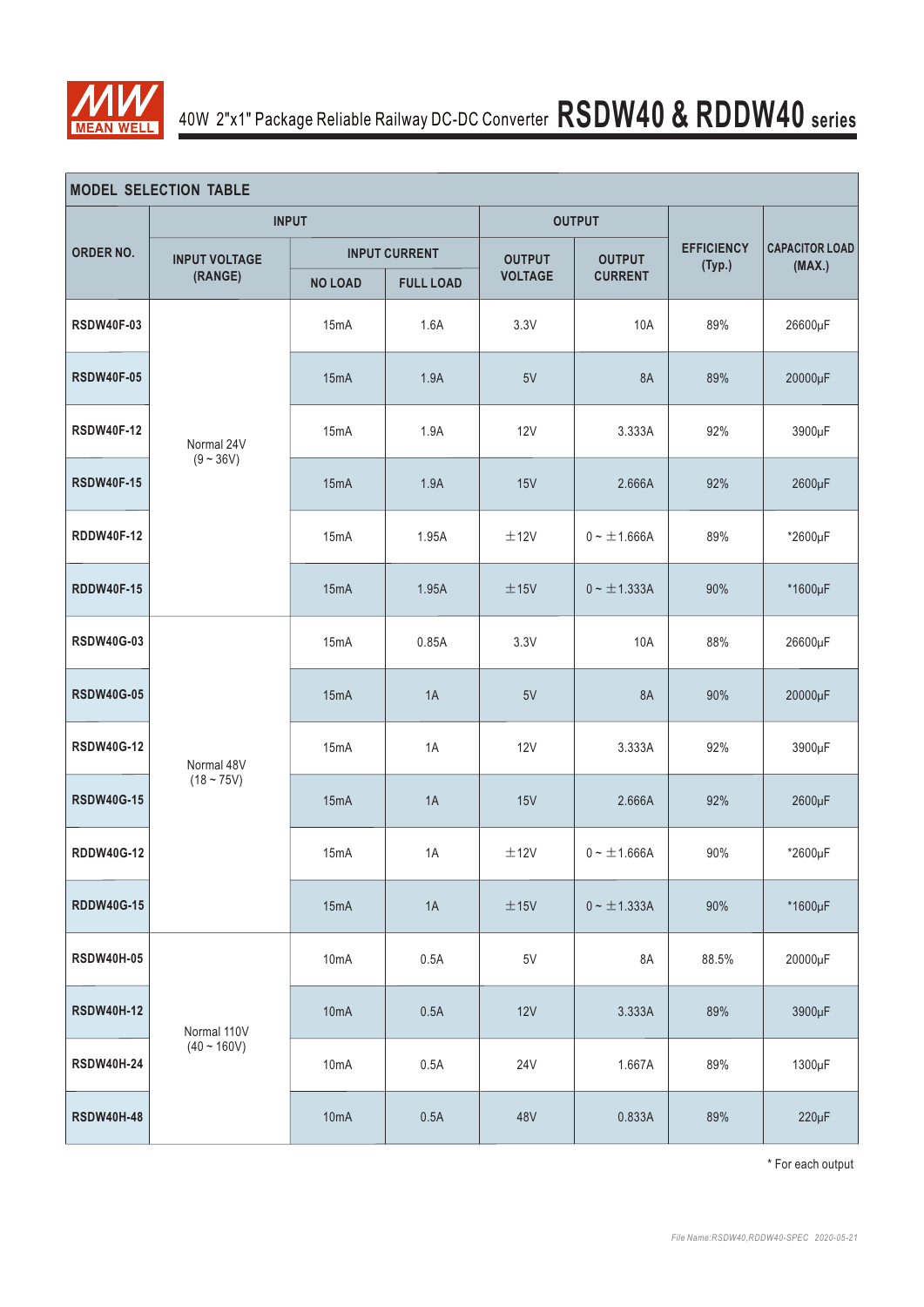

| <b>SPECIFICATION</b> |                                                                                                                                                                                                                                                                                                                                                                                                                                                                                                                                                                                                                 |                                                                                                   |                                                                                                                         |                                           |  |  |  |  |  |  |  |  |
|----------------------|-----------------------------------------------------------------------------------------------------------------------------------------------------------------------------------------------------------------------------------------------------------------------------------------------------------------------------------------------------------------------------------------------------------------------------------------------------------------------------------------------------------------------------------------------------------------------------------------------------------------|---------------------------------------------------------------------------------------------------|-------------------------------------------------------------------------------------------------------------------------|-------------------------------------------|--|--|--|--|--|--|--|--|
|                      | <b>VOLTAGE RANGE</b>                                                                                                                                                                                                                                                                                                                                                                                                                                                                                                                                                                                            | F: 9~36Vdc, G: 18~75Vdc, H: 40~160Vdc                                                             |                                                                                                                         |                                           |  |  |  |  |  |  |  |  |
|                      | SURGE VOLTAGE (100ms max.)                                                                                                                                                                                                                                                                                                                                                                                                                                                                                                                                                                                      | 24Vin models: 50Vdc, 48Vin models: 100Vdc, 110Vin models: 200Vdc                                  |                                                                                                                         |                                           |  |  |  |  |  |  |  |  |
| <b>INPUT</b>         | <b>FILTER</b>                                                                                                                                                                                                                                                                                                                                                                                                                                                                                                                                                                                                   | Pi type                                                                                           |                                                                                                                         |                                           |  |  |  |  |  |  |  |  |
|                      | <b>PROTECTION</b>                                                                                                                                                                                                                                                                                                                                                                                                                                                                                                                                                                                               |                                                                                                   | Fuse recommended. 24Vin models: 8A delay time Type, 48Vin models: 4A delay time Type, 110Vin models: 2A delay time Type |                                           |  |  |  |  |  |  |  |  |
|                      | <b>VOLTAGE ACCURACY</b>                                                                                                                                                                                                                                                                                                                                                                                                                                                                                                                                                                                         | ±1%                                                                                               |                                                                                                                         |                                           |  |  |  |  |  |  |  |  |
|                      | <b>RATED POWER</b>                                                                                                                                                                                                                                                                                                                                                                                                                                                                                                                                                                                              | 40W                                                                                               |                                                                                                                         |                                           |  |  |  |  |  |  |  |  |
|                      |                                                                                                                                                                                                                                                                                                                                                                                                                                                                                                                                                                                                                 | Single output models: 3.3Vo~15Vo: 100mVp-p, 24Vo~48Vo: 150mVp-p                                   |                                                                                                                         |                                           |  |  |  |  |  |  |  |  |
|                      | <b>RIPPLE &amp; NOISE</b><br>Note <sub>.2</sub>                                                                                                                                                                                                                                                                                                                                                                                                                                                                                                                                                                 | Dual output models: 125mVp-p                                                                      |                                                                                                                         |                                           |  |  |  |  |  |  |  |  |
| <b>OUTPUT</b>        |                                                                                                                                                                                                                                                                                                                                                                                                                                                                                                                                                                                                                 | <b>LINE REGULATION Note.3</b> Single output models: $\pm 0.2\%$ , Dual output models: $\pm 0.5\%$ |                                                                                                                         |                                           |  |  |  |  |  |  |  |  |
|                      |                                                                                                                                                                                                                                                                                                                                                                                                                                                                                                                                                                                                                 | <b>LOAD REGULATION Note.4</b> Single output models: $\pm$ 0.5%, Dual output models: $\pm$ 1%      |                                                                                                                         |                                           |  |  |  |  |  |  |  |  |
|                      | <b>CROSS REGULATION</b>                                                                                                                                                                                                                                                                                                                                                                                                                                                                                                                                                                                         | $\pm$ 5% @ 25%~100% load for 24Vin/48Vin models                                                   |                                                                                                                         |                                           |  |  |  |  |  |  |  |  |
|                      | SWITCHING FREQUENCY (Typ.) 250KHz                                                                                                                                                                                                                                                                                                                                                                                                                                                                                                                                                                               |                                                                                                   |                                                                                                                         |                                           |  |  |  |  |  |  |  |  |
|                      | <b>EXTERNAL TRIM ADJ. RANGE (Typ.)</b>                                                                                                                                                                                                                                                                                                                                                                                                                                                                                                                                                                          | $\pm$ 10% (Single output model only)                                                              |                                                                                                                         |                                           |  |  |  |  |  |  |  |  |
|                      | <b>SHORT CIRCUIT</b>                                                                                                                                                                                                                                                                                                                                                                                                                                                                                                                                                                                            | Protection type : Continuous, automatic recovery                                                  |                                                                                                                         |                                           |  |  |  |  |  |  |  |  |
|                      |                                                                                                                                                                                                                                                                                                                                                                                                                                                                                                                                                                                                                 | 125 ~ 210% rated output power                                                                     |                                                                                                                         |                                           |  |  |  |  |  |  |  |  |
|                      | <b>OVERLOAD</b>                                                                                                                                                                                                                                                                                                                                                                                                                                                                                                                                                                                                 | Protection type : Recovers automatically after fault condition is removed                         |                                                                                                                         |                                           |  |  |  |  |  |  |  |  |
| <b>PROTECTION</b>    | <b>OVER VOLTAGE</b>                                                                                                                                                                                                                                                                                                                                                                                                                                                                                                                                                                                             | Protection type : Clamp by diode                                                                  |                                                                                                                         |                                           |  |  |  |  |  |  |  |  |
|                      | <b>OVER TEMPERATURE</b>                                                                                                                                                                                                                                                                                                                                                                                                                                                                                                                                                                                         | Tcase temperature 110°C max.                                                                      |                                                                                                                         |                                           |  |  |  |  |  |  |  |  |
|                      |                                                                                                                                                                                                                                                                                                                                                                                                                                                                                                                                                                                                                 | UNDER VOLTAGE LOCKOUT 24Vin: 8Vdc, 48Vin: 16Vdc, 110Vin: 34Vdc                                    |                                                                                                                         |                                           |  |  |  |  |  |  |  |  |
|                      |                                                                                                                                                                                                                                                                                                                                                                                                                                                                                                                                                                                                                 | Power ON: R.C~-Vin >3~12Vdc or open circuit                                                       |                                                                                                                         |                                           |  |  |  |  |  |  |  |  |
| <b>FUNCTION</b>      | <b>REMOTE CONTROL</b>                                                                                                                                                                                                                                                                                                                                                                                                                                                                                                                                                                                           | Power OFF: R.C~-Vin <1.2Vdc or short                                                              |                                                                                                                         |                                           |  |  |  |  |  |  |  |  |
|                      | <b>COOLING</b>                                                                                                                                                                                                                                                                                                                                                                                                                                                                                                                                                                                                  | Free-air convection                                                                               |                                                                                                                         |                                           |  |  |  |  |  |  |  |  |
|                      | <b>WORKING TEMP.</b>                                                                                                                                                                                                                                                                                                                                                                                                                                                                                                                                                                                            | -40 ~ +90°C (Refer to "Derating Curve")                                                           |                                                                                                                         |                                           |  |  |  |  |  |  |  |  |
|                      | <b>CASE TEMPERATURE</b>                                                                                                                                                                                                                                                                                                                                                                                                                                                                                                                                                                                         | +110 $^{\circ}$ C max.                                                                            |                                                                                                                         |                                           |  |  |  |  |  |  |  |  |
| <b>ENVIRONMENT</b>   | <b>WORKING HUMIDITY</b>                                                                                                                                                                                                                                                                                                                                                                                                                                                                                                                                                                                         | $20\% \sim 90\%$ RH non-condensing                                                                |                                                                                                                         |                                           |  |  |  |  |  |  |  |  |
|                      | <b>STORAGE TEMP., HUMIDITY</b>                                                                                                                                                                                                                                                                                                                                                                                                                                                                                                                                                                                  | $-55$ ~ +125°C, 10 ~ 95% RH non-condensing                                                        |                                                                                                                         |                                           |  |  |  |  |  |  |  |  |
|                      | <b>TEMP. COEFFICIENT</b>                                                                                                                                                                                                                                                                                                                                                                                                                                                                                                                                                                                        | $0.05\%$ / °C (0 ~ 55°C)                                                                          |                                                                                                                         |                                           |  |  |  |  |  |  |  |  |
|                      | <b>SOLDERING TEMPERATURE</b>                                                                                                                                                                                                                                                                                                                                                                                                                                                                                                                                                                                    | 1.5mm from case of 1 ~ 3sec./260 $\degree$ C max.                                                 |                                                                                                                         |                                           |  |  |  |  |  |  |  |  |
|                      | <b>VIBRATION</b>                                                                                                                                                                                                                                                                                                                                                                                                                                                                                                                                                                                                | 10 ~ 500Hz, 2G 10min./1cycle, period for 60min. each along X, Y, Z axes                           |                                                                                                                         |                                           |  |  |  |  |  |  |  |  |
|                      | <b>SAFETY STANDARDS</b>                                                                                                                                                                                                                                                                                                                                                                                                                                                                                                                                                                                         | EAC TP TC 004 approved                                                                            |                                                                                                                         |                                           |  |  |  |  |  |  |  |  |
|                      | <b>WITHSTAND VOLTAGE</b>                                                                                                                                                                                                                                                                                                                                                                                                                                                                                                                                                                                        | 24Vin / 48Vin models: I/P-O/P 1.6KVDC, 110Vin models: 3KVDC                                       |                                                                                                                         |                                           |  |  |  |  |  |  |  |  |
|                      | <b>ISOLATION RESISTANCE</b>                                                                                                                                                                                                                                                                                                                                                                                                                                                                                                                                                                                     | I/P-O/P:1000M Ohms / 500VDC / 25 °C / 70% RH                                                      |                                                                                                                         |                                           |  |  |  |  |  |  |  |  |
|                      | <b>ISOLATION CAPACITANCE (Typ.)</b>                                                                                                                                                                                                                                                                                                                                                                                                                                                                                                                                                                             | 1500pF                                                                                            |                                                                                                                         |                                           |  |  |  |  |  |  |  |  |
|                      |                                                                                                                                                                                                                                                                                                                                                                                                                                                                                                                                                                                                                 | <b>Parameter</b>                                                                                  | <b>Standard</b>                                                                                                         | <b>Test Level / Note</b>                  |  |  |  |  |  |  |  |  |
| <b>SAFETY &amp;</b>  | <b>EMC EMISSION</b>                                                                                                                                                                                                                                                                                                                                                                                                                                                                                                                                                                                             | Conducted                                                                                         | EN55032                                                                                                                 | Class A/B with external components        |  |  |  |  |  |  |  |  |
| <b>EMC</b>           |                                                                                                                                                                                                                                                                                                                                                                                                                                                                                                                                                                                                                 | Radiated                                                                                          | EN55032                                                                                                                 | (see page $6-7$ )                         |  |  |  |  |  |  |  |  |
| ( Note.5)            |                                                                                                                                                                                                                                                                                                                                                                                                                                                                                                                                                                                                                 | <b>Parameter</b>                                                                                  | <b>Standard</b>                                                                                                         | <b>Test Level / Note</b>                  |  |  |  |  |  |  |  |  |
|                      |                                                                                                                                                                                                                                                                                                                                                                                                                                                                                                                                                                                                                 | ESD                                                                                               | EN61000-4-2                                                                                                             | Level 2, $\pm$ 8KV air, $\pm$ 6KV contact |  |  |  |  |  |  |  |  |
|                      | <b>EMC IMMUNITY</b>                                                                                                                                                                                                                                                                                                                                                                                                                                                                                                                                                                                             | EFT/Burest                                                                                        | EN61000-4-4                                                                                                             | Level 1, $\pm$ 2KV                        |  |  |  |  |  |  |  |  |
|                      |                                                                                                                                                                                                                                                                                                                                                                                                                                                                                                                                                                                                                 | Surge                                                                                             | EN61000-4-5                                                                                                             | Level 1, $\pm$ 2KV Line-Line              |  |  |  |  |  |  |  |  |
|                      |                                                                                                                                                                                                                                                                                                                                                                                                                                                                                                                                                                                                                 | Conducted                                                                                         | EN61000-4-6                                                                                                             | Level 2, 10V(e.m.f.)                      |  |  |  |  |  |  |  |  |
|                      |                                                                                                                                                                                                                                                                                                                                                                                                                                                                                                                                                                                                                 | EN61000-4-8<br>10A/m<br>Magnetic field                                                            |                                                                                                                         |                                           |  |  |  |  |  |  |  |  |
|                      | <b>RAILWAY STANDARD</b>                                                                                                                                                                                                                                                                                                                                                                                                                                                                                                                                                                                         | EN50155 / IEC60571 including EN61373 for shock & vibration, EN50121-3-2 for EMC                   |                                                                                                                         |                                           |  |  |  |  |  |  |  |  |
|                      | <b>MTBF</b>                                                                                                                                                                                                                                                                                                                                                                                                                                                                                                                                                                                                     | 779Khrs MIL-HDBK-217F(25°C)                                                                       |                                                                                                                         |                                           |  |  |  |  |  |  |  |  |
| <b>OTHERS</b>        | <b>DIMENSION (L*W*H)</b>                                                                                                                                                                                                                                                                                                                                                                                                                                                                                                                                                                                        | 50.8*25.4*10.5mm (2*1*0.413 inch)                                                                 |                                                                                                                         |                                           |  |  |  |  |  |  |  |  |
|                      | <b>CASE MATERIAL</b>                                                                                                                                                                                                                                                                                                                                                                                                                                                                                                                                                                                            | <b>Metal Case</b>                                                                                 |                                                                                                                         |                                           |  |  |  |  |  |  |  |  |
|                      | <b>PACKING</b>                                                                                                                                                                                                                                                                                                                                                                                                                                                                                                                                                                                                  |                                                                                                   | F/G models: 37.6g, H models: 45g; 18pcs/per tube, 288pcs/16 tube max./carton                                            |                                           |  |  |  |  |  |  |  |  |
| <b>NOTE</b>          | 1.All parameters are specified at normal input(F:24Vdc, G:48Vdc, H:110Vdc), rated load, 25°C 70% RH ambient.<br>2. Ripple & noise are measured at 20MHz by using a 12" twisted pair terminated with a 0.1µf & 47µf capacitor.<br>3. Line regulation is measured from low line to high line at rated load.<br>4. Load regulation is measured from 0% to 100% rated load.<br>5. The final equipment must be re-confirm that it still meet EMC directives. For guidance on how to perform these EMC tests, please<br>refer to "EMI testing of component power supplies." (as available on http://www.meanwell.com) |                                                                                                   |                                                                                                                         |                                           |  |  |  |  |  |  |  |  |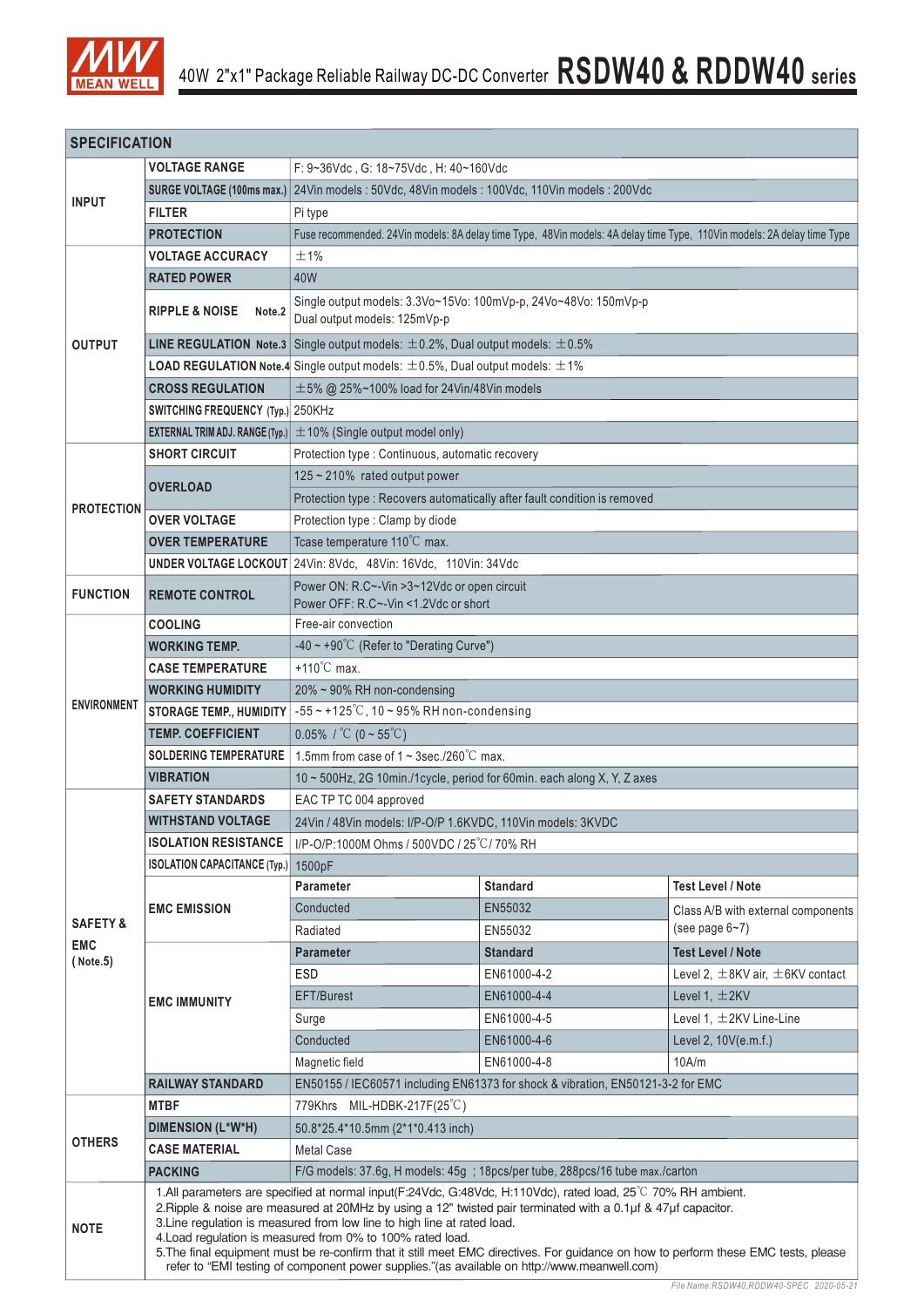

#### **External Output Trimming**

In order to trim the voltage up or down one needs to connect the trim resistor either between the trim pin and -Vo for trim-up and between trim pin and +Vo for trim-down. The output voltage trim range is  $\pm$ 10%. This is shown in Figures 1 and 2:







$$
Ru = \frac{aR_2}{R_2 - a} - R_3, a = \frac{Vref}{Vo' - Vref} * R1
$$
  

$$
Rd = \frac{bR_1}{R_1 - b} - R_3, b = \frac{Vo' - Vref}{Vref}
$$



Figure 2. Trim-down Voltage Setup

Trim-down :

$$
\frac{aR_2}{R_2-a} - R_3, a = \frac{Vref}{Vo' - Vref} * R1
$$
  

$$
Rd = \frac{bR_1}{R_1-b} - R_3, b = \frac{Vo' - Vref}{Vref} * R2
$$

Note:

1.Ru, Rd is mean trim resistor, please check the formula.

2.a & b: user define parameter, no actual meanings.

3. Vo' is mean trim up/down voltage.

4.Value for R1, R2, R3 and Vref refer to below table.

| Model No. | Vout            | Vref  | R <sub>1</sub>     | R <sub>2</sub>  | R <sub>3</sub>   |
|-----------|-----------------|-------|--------------------|-----------------|------------------|
|           | 3.3V            | 1.24V | $8.5K\Omega$       | 5.1 $K2$        | $27K\Omega$      |
| RSDW40F   | 5V              | 1.24V | $15.47$ KO         | $5.1K\Omega$    | $33K\Omega$      |
| RDDW40F   | 12V             | 2.50V | $12.62K\Omega$     | $3.3K\Omega$    | $22K\Omega$      |
|           | 15V             | 2.50V | 15.1 <sub>K</sub>  | 3K <sub>2</sub> | $22K\Omega$      |
|           | 3.3V            | 1.24V | $8.5K\Omega$       | 5.1 $K2$        | $27K\Omega$      |
| RSDW40G   | 5V              | 1.24V | $15.47$ K $\Omega$ | $5.1K\Omega$    | $33K\Omega$      |
| RDDW40G   | 12V             | 2.50V | $12.62K\Omega$     | $3.3K\Omega$    | $22K\Omega$      |
|           | 15V             | 2.50V | 15.1 <sub>K</sub>  | 3K <sub>2</sub> | $22K\Omega$      |
|           | 5V              | 1.24V | $15.47$ K $\Omega$ | 5.1 $K2$        | 30K <sub>2</sub> |
| RSDW40H   | 12V             | 2.50V | $38K\Omega$        | $10K\Omega$     | $68K\Omega$      |
|           | 24 <sub>V</sub> | 2.50V | $86K\Omega$        | 10K $\Omega$    | 76.8KQ           |
|           | 48V             | 2.50V | $182K\Omega$       | $10K\Omega$     | $80.6K\Omega$    |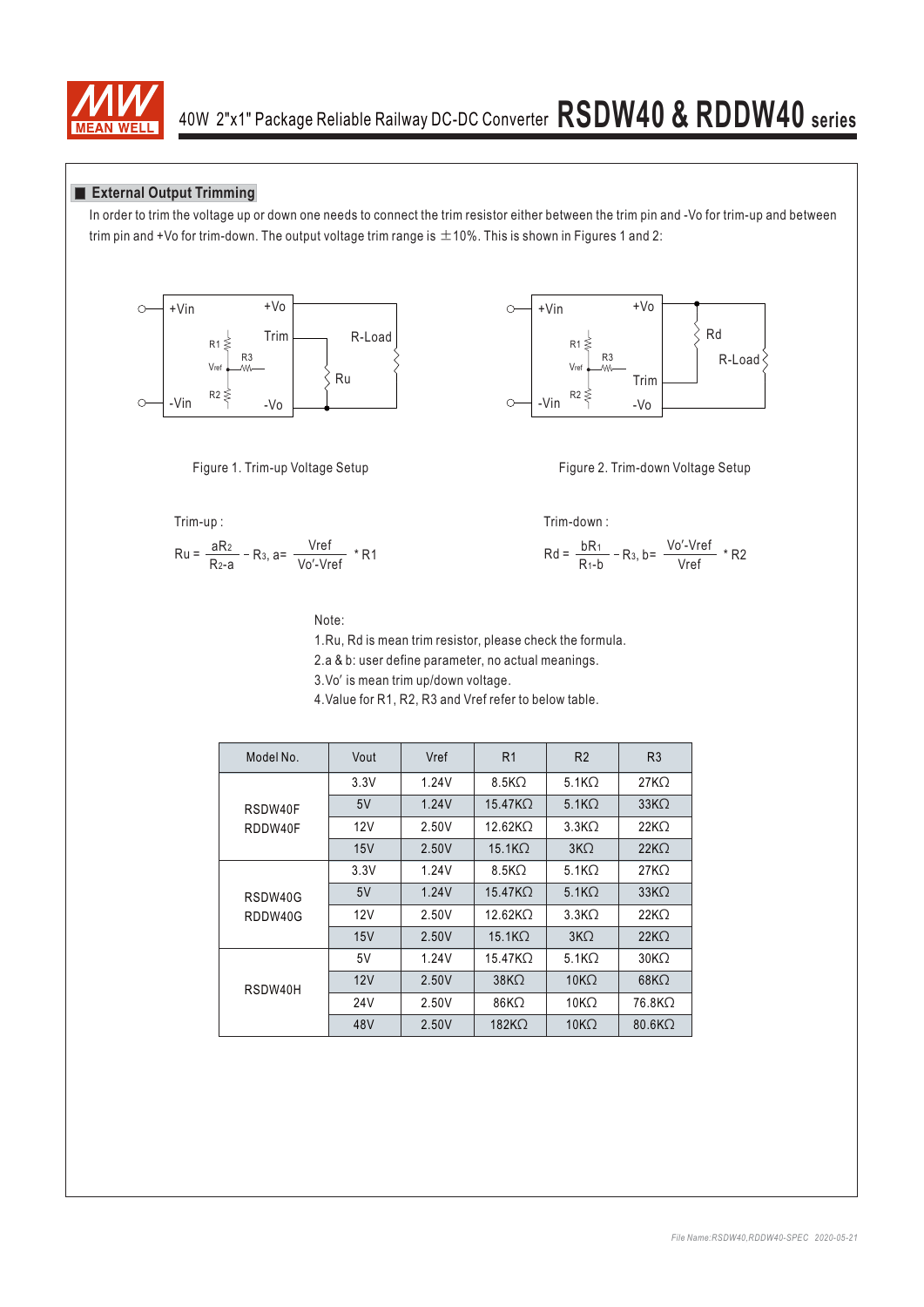

### **Mechanical Specification**

- All dimensions in mm(inch)
- $\cdot$  Tolerance: x.xx $\pm$ 0.35mm(x.xxx $\pm$ 0.013")
- Pin size is:1 $\pm$ 0.1mm (0.04" $\pm$ 0.005")



### **Plug Assignment**

| Pin-Out |                             |                         |  |  |  |  |  |  |  |  |
|---------|-----------------------------|-------------------------|--|--|--|--|--|--|--|--|
| Pin No. | RSDW40<br>(Single output)   | RDDW40<br>(Dual output) |  |  |  |  |  |  |  |  |
|         | $+V$ in                     | $+V$ in                 |  |  |  |  |  |  |  |  |
| 2       | -Vin                        | -Vin                    |  |  |  |  |  |  |  |  |
| 3       | Remote ON/OFF Remote ON/OFF |                         |  |  |  |  |  |  |  |  |
| 4       | +Vout                       | +Vout                   |  |  |  |  |  |  |  |  |
| 5       | -Vout                       | Common                  |  |  |  |  |  |  |  |  |
|         | Trim                        | -Vout                   |  |  |  |  |  |  |  |  |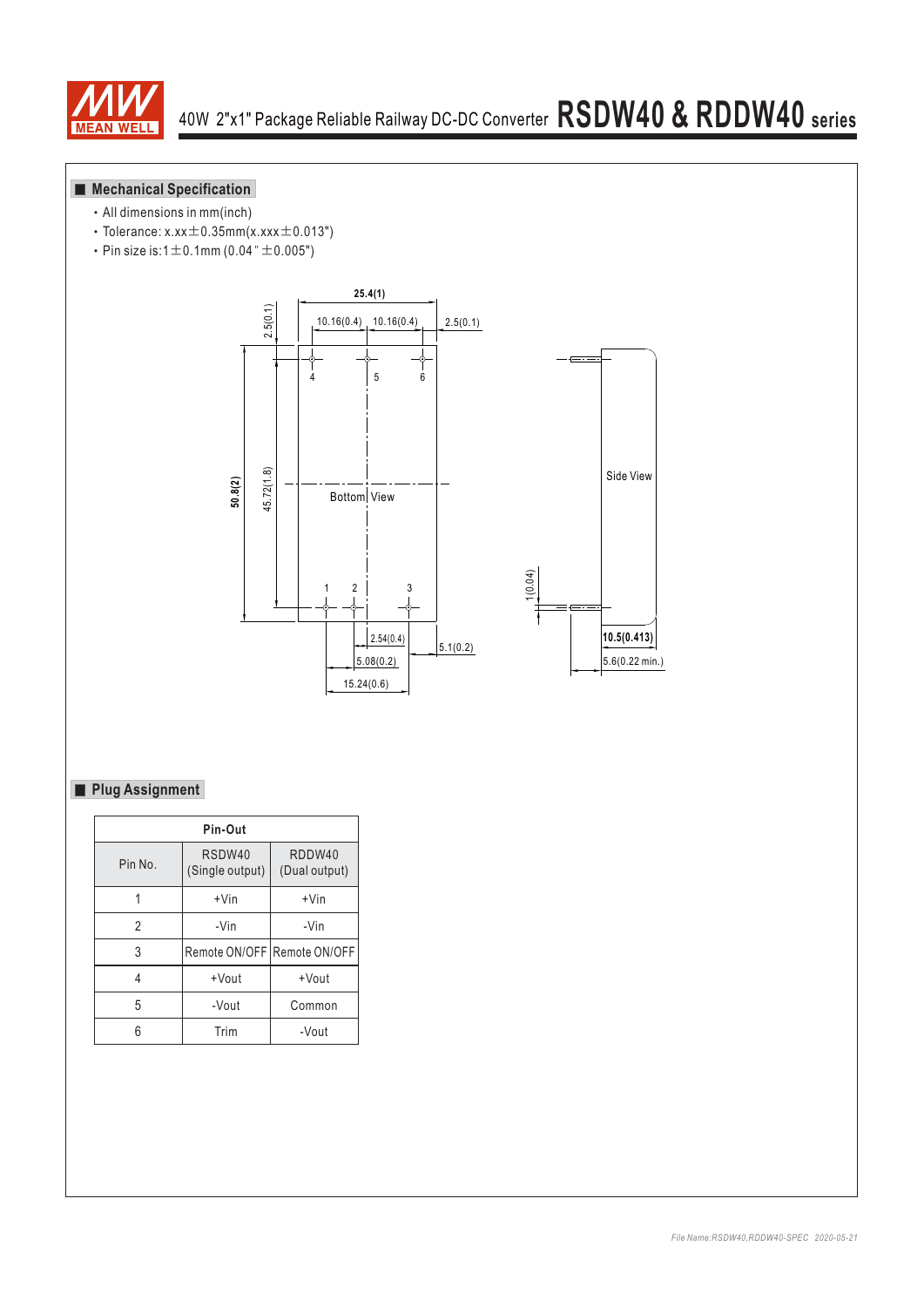

### **Derating Curve**